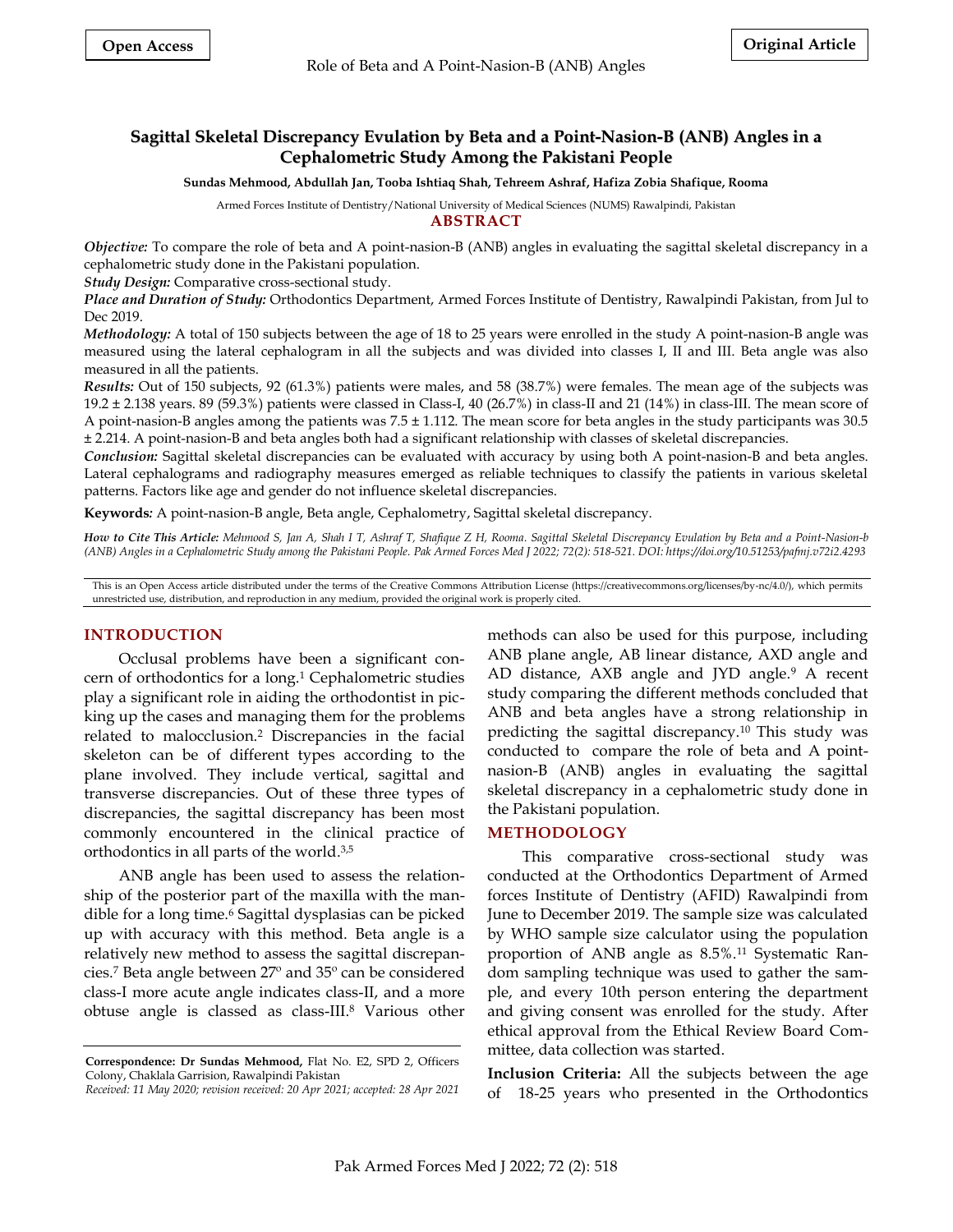Department were enrolled in the study and underwent cephalometry.

**Exclusion Criteria:** The patients with any congenital facial malformations, including cleft lip, cleft palate or any abnormality involving the facial region were excluded. Patients with facial asymmetry or those who had undergone any recent maxillofacial surgery, pregnant women or those diagnosed with any endo-crine or medical problems affecting the bones or skeleton were also not included in the study.

After written informed consent, subjects were evaluated in detail by the consultant orthodontist and enrolled in the study. A lateral cephalometric radiograph for each participant was taken in centric occlusion with lips in rest position. A single observer (S.M) did the cephalometric tracing onto acetate tracing paper using a 0.3 mm pencil.<sup>12</sup>

ANB angle was the angle between the deepest midline point in the curved bony outline from the base to the alveolar process of the maxilla, the most anterior point of the frontonasal suture in the median plane and the most posterior point in the outer contour of the mandibular alveolar process, in the median plane.<sup>13</sup> Beta angle was the angle between the perpendicular line from the deepest midline point in the curved bony outline from the base to the alveolar process of the maxilla to the head of the condyle and the line between the most posterior points in the outer contour of the mandibular alveolar process, in the median plane.14,15

Study subjects were classed in different skeletal patterns and categories as; Class-I; incisor relationship, straight or slight convex but esthetically pleasing profile, ANB angle between 2 and 4 Wits appraisal -3 to +3 mm, Beta angle 27 to 35, Yen angle 117 to 123, W angle 51 to 56. Class-II; incisor relationship, convex profile, ANB >4, Wits appraisal >+3mm, Beta angle < 27, Yen angle <117, W angle <51. Class-III; incisor relationship, concave profile, ANB <2, Wits appraisal < −3mm, Beta angle >35, Yen angle >123, W angle >56.

Patients who matched at least five criteria out of 7 were classified accordingly.15,16,17 Statistical Package for Social Sciences (SPSS) version 23.0 was used for the data analysis. Frequency and percentages were calculated for gender and classes of skeletal discrepancy. Mean and standard deviation were calculated for age, ANB and beta angle scores for all the subjects.

The chi-square test was used to look at the relationship of ANB angle scores, beta angle scores, age and

gender with different classes of skeletal discrepancies. *p*-value of ≤0.05 was considered statistically significant.

# **RESULTS**

A total of 155 patients were initially approa-ched to get them included in the analysis. Two partici-pants refused the participation, one patient had facial asymmetry and two were known cases of cleft lip and cleft palate under treatment of a plastic surgeon. 92 (61.3%) patients were males, and 58 (38.7%) were females. The mean age of the patients was  $19.2 \pm 2.138$  years. 89 (59.3%) patients were classed in class-I, 40 (26.7%) in class-II and 21 (14%) in class-III. Characteristics of study participants were summarized in Table-I.

**Table-I: Characteristics of study participants with skeletal discrepancies.**

| <b>Factors</b>                       | $n(^{0}_{0})$          |  |  |  |
|--------------------------------------|------------------------|--|--|--|
| Age (years)                          |                        |  |  |  |
| Mean $\pm$ SD                        | $19.2 \pm 2.138$ Years |  |  |  |
| Range (Min-Max)                      | 12-24 Years            |  |  |  |
| Gender                               |                        |  |  |  |
| Male                                 | 92(61.3%)              |  |  |  |
| Female                               | 58 (38.7%)             |  |  |  |
| <b>Class of Skeletal Discrepancy</b> |                        |  |  |  |
| Class I                              | 89 (59.3%)             |  |  |  |
| Class II                             | 40 (26.7%)             |  |  |  |
| Class III                            | 21(14%)                |  |  |  |
| Mean ANB Angle Score                 | $7.5 \pm 1.112$        |  |  |  |
| Mean Beta Angle Score                | $30.5 \pm 2.214$       |  |  |  |

The mean score of ANB angles among the patients was  $7.5 \pm 1.112$ . The mean score for beta angles in the study participants was  $30.5 \pm 2.214$ . ANB and beta angles emerged as equally effective methods to evaluate the sagittal skeletal discrepancies when chi-square was applied. At the same time, age and gender had no significant relationship with the class of skeletal discrepancy among the subjects studied in our analysis (Table-II).

**Table-II: Factors linked with different classes of skeletal discrepancies.**

| <b>Factors</b><br>Total<br>$N = 150$ | Class I<br>$n\binom{0}{0}$<br>89 (59.3) | Class II<br>$n\binom{0}{0}$<br>40(26.6) | Class III<br>$n(^{0}/_{0})$<br>21(14) | $p-$<br>value |
|--------------------------------------|-----------------------------------------|-----------------------------------------|---------------------------------------|---------------|
| Age                                  |                                         |                                         |                                       |               |
| $<$ 18 years                         | 42 (47.2%)                              | 18 (55%)                                | $08(38.1\%)$                          |               |
| $18-25$ years                        | 47 (52.8%)                              | 22 (55%)                                | 13 (61.9%)                            | 0.750         |
| Gender                               |                                         |                                         |                                       |               |
| Male                                 | 49 (55.1%)                              | 27 (67.5%)                              | 16 (76.2%)                            | 0.122         |
| Female                               | 40 (44.9%)                              | 13 (32.5%)                              | 05(23.8%)                             |               |
| ANB angle scores                     |                                         |                                         |                                       |               |
| $1 - 4$                              | 80 (89.8%)                              | 23 (57.5%)                              | $08(38.1\%)$                          | < 0.001       |
| $<$ 1 or $>$ 4                       | $09(10.2\%)$                            | 17 (42.5%)                              | 13 (61.9%)                            |               |
| Beta angle scores                    |                                         |                                         |                                       |               |
| 27-35                                | 74 (83.1%)                              | 23 (57.5%)                              | 06(28.6%)                             | < 0.001       |
| $27$ or $>35$                        | 15 (16.9%)                              | 17 (42.5%)                              | 15 (71.4%)                            |               |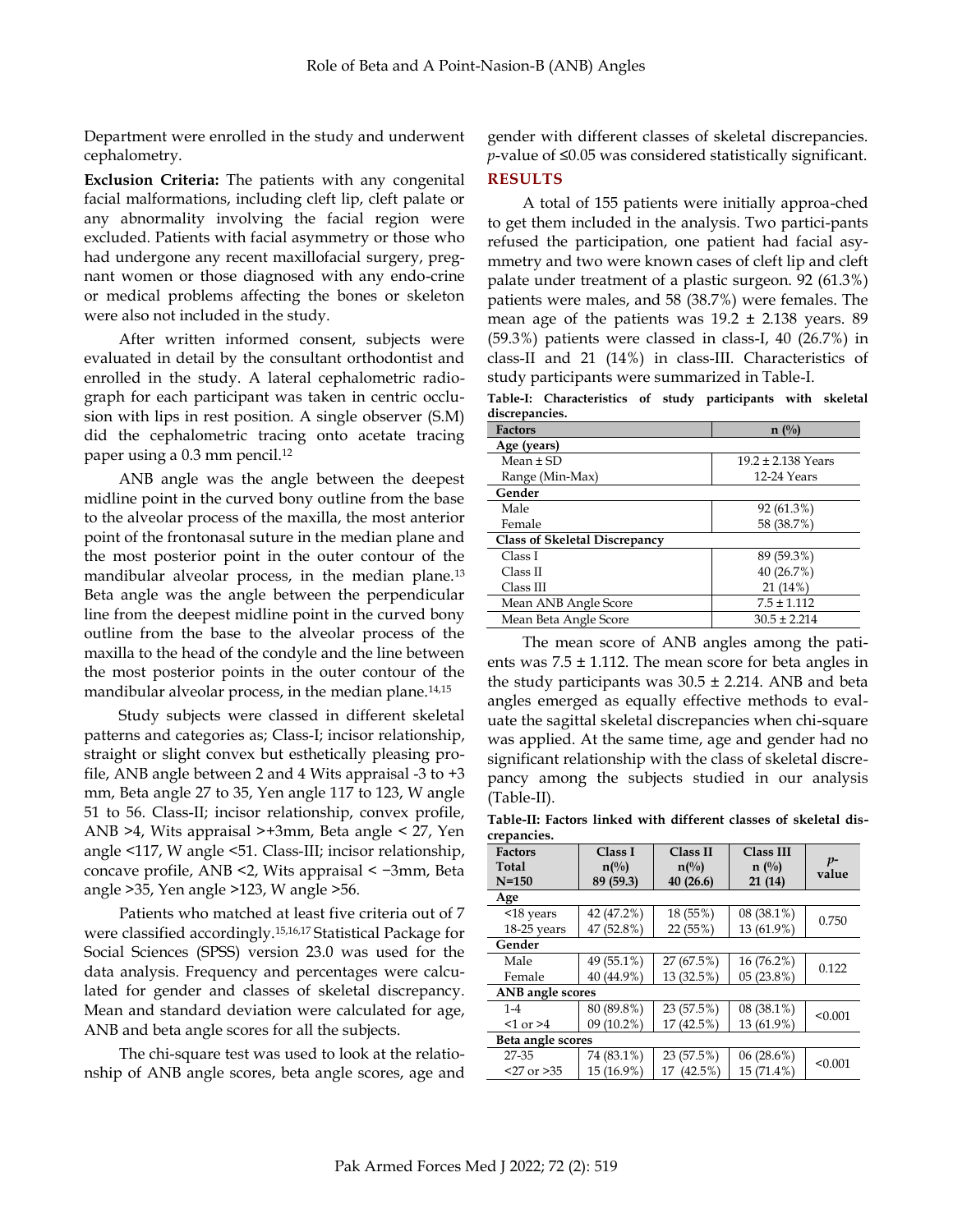## **DISCUSSION**

This study was planned to compare the role of beta and A point-nasion-B (ANB) angles in evaluating the sagittal skeletal discrepancy in a cephalometric study done in the Pakistani population.

Cephalometry and the involvement of radiological aid have revolutionized the field of orthodontics, and various landmarks have been used in the previous studies to classify the subjects based on skeletal patterns.2,10,18 In our study, both the methods used to evaluate the sagittal skeletal discrepancy merged as accurate methods and significantly found differences in various classes of skeletal discrepancies. Similar results have been produced in the studies done in the past in various populations of the world.9,10 This highlights that accurate screening and timely diagnosis of the sagittal skeletal discrepancy is essential, but the method used has not much significance, and beta angle or ANB angle, both measurements can be used for this purpose.

Most of the patients in our analysis belonged to class I followed by classes II and III. These findings differ slightly from the studies done in the past involving patients with orthodontic problems, especially the study done by Aparna *et al,* in 2015.<sup>11</sup> Most of our study participants were normal people not diagnosed with any dental or medical problem, so they fell in class I of skeletal discrepancies.

Many differences exist between males and females regarding the skeleton. Jaw and related structures could also be affected by the gender of the individual, but our analysis and gender did not reveal these findings seemed to have no role in predicting the skeletal discrepancy among the target population. These findings were produced in the past by Jajoo *et al,* in 2018 and Aparna *et al,* in 2015.10,11 Though hormones linked with gender and lifestyle have a certain role in skeleton related changes, our area under evaluation may have such minor changes in angles that would be the least affected by gender-related changes.

Racial differences play a role in determining the skeletal pattern of the jaw and predicting the possibility of malocclusion among the common population.<sup>13</sup> Therefore studies done in the West cannot be generalized to our population. Some work has been done in this regard in Pakistan as well. Qamaruddin *et al,* in 2017, did a study in Karachi that revealed that there was no significant gender difference among the subjects with skeletal discre-pancies and all the methods

used to evaluate this phenomenon were equally effective.<sup>14</sup>

Strengths of this study include the strict inclusion criteria, especially regarding the co-morbids and other types of asymmetries. Therefore, the results reflect the effect of the understudy measurements and their true accuracy in classifying the discrepancies in various classes. Age criteria were also very strict, not letting the age-related factors affect the results.

### **STUDY LIMITATIONS**

The effect of nutritional status and family history were not considered before classifying the subjects in different skeletal patterns. There are various other methods of classifying sagittal skeletal discrepancies which were not studied in this analysis. The sampling technique was neither reflective of patients nor the normal population. Further studies with a better design and sample from the public and private sectors may generate more generalizable results.

## **CONCLUSION**

Sagittal skeletal discrepancies can be evaluated accurately using both ANB and beta angles. Lateral cephalograms and radiography measures emerged as reliable techniques to classify the patients in various skeletal patterns. Factors like age and gender do not influence ske-letal discrepancies.

#### **Conflict of Interest:** None.

#### **Author's Contribution**

SM: Direct contribution, AJ:, TIS:, TA:, HZS:, R: Intellectual.

#### **REFERENCES**

- 1. Gudipaneni RK, Aldahmeshi RF, Patil SR. The prevalence of malocclusion and the need for orthodontic treatment among adolescents in the northern border region of Saudi Arabia: an epidemiological study. BMC Oral Health 2018; 18(1): 16-18.
- 2. Stupar I, Yetkiner E, Wiedemeier D, Attin T, Attin R. Influence of lateral cephalometric radiographs on orthodontic treatment planning of class II patients. Open Dent J 2018; 12(2): 296-302.
- 3. Ubilla-Mazzini W, Mazzini-Torres F, Moreira-Campuzano T. Orthodontic Management of Dentofacial Discrepancies in Skeletal Class II Patients. Contemp Clin Dent 2018; 9(3): 474-477.
- 4. Cintra O, Grybauskas S, Vogel CJ, Latkauskiene D, Gama NA. Digital platform for planning facial asymmetry orthodonticsurgical treatment preparation. Dental Press J Orthod 2018; 23(3): 80-93.
- 5. Chaitanya B, Pai KM. Evaluation of the effect of age, gender, and skeletal class on the dimensions of sellaturcica using lateral cephalogram. Contemp Clin Dent 2018; 9(2): 195-199.
- 6. Tiwari R, Shyagali TR, Gupta A, Joshi R, Tiwari A, Sen P. Predictability and reliability of different anterio-posterior skeletal discrepancy indicators in different age groups - a cephalometric study. J Clin Diagn Res 2016; 10(9): ZC80-ZC84.
- 7. Sundareswaran S, Kumar V. Reliability of Beta angle in assessing true anteroposterior apical base discrepancy in different growth patterns. J Nat Sci Biol Med 2015; 6(1): 125-130.
- 8. Prasad M, Reddy KP, Talapaneni AK, Chaitanya N, Bhaskar Reddy MV, Patil R. Establishment of norms of the beta angle to assess the sagittal discrepancy for Nellore district population. J Nat SciBiol Med 2013; 4(2): 409-413.